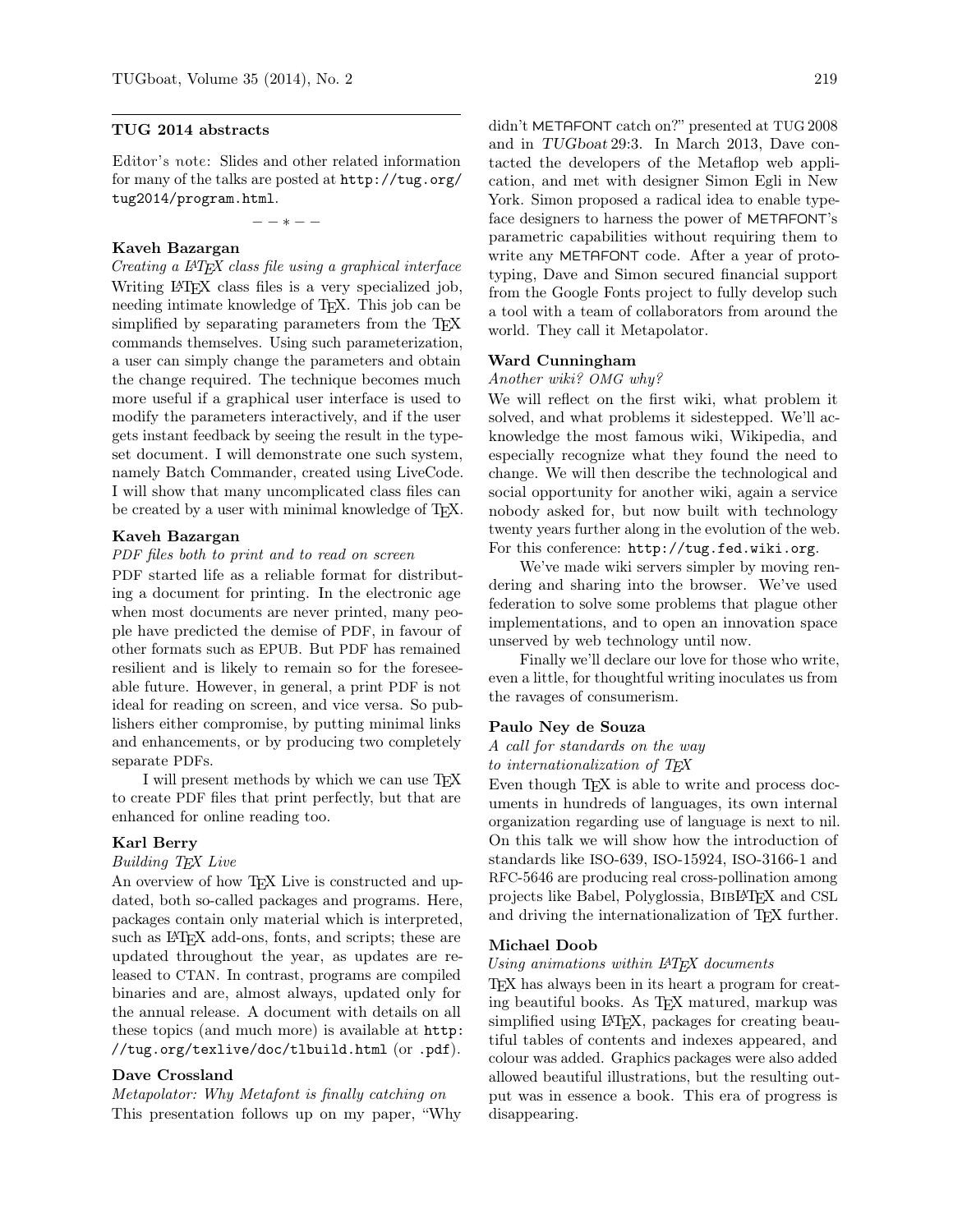We now read novels on our smart phones and mathematical papers on our tablets. The objects being viewed are less like traditional books and have potential to be much more exciting. Fortunately, TEX is flexible enough to adapt to the changing environment. As a step supporting this change, we survey the varied techniques available to create animations within LAT<sub>EX</sub> documents.

# David Farmer

# Converting structured LATEX to other formats

I will describe a project which converts research papers and textbooks in mathematics from LATEX to HTML, providing an alternative to online PDF documents. This project specifically targets journal papers and books, as examples of structured documents. Making use of the underlying structure of the LATEX document, the output more closely preserves the reader's ability to visually scan the document's contents and seamlessly incorporates references and citations.

# Doug McKenna

# $Li\frac{b}{t}erate~\frac{T_{E}\text{X}}{C}$  Top part: JSBox

A work in progress, JSBox is a self-contained library written in portable C— that instantiates sandboxable, TEX-language interpreters within the memory space of any C, Objective-C, or C++ 32- or 64-bit client program.

Built and documented anew, JSBox is faithful to the TEX language's primitives, syntax, typesetting algorithms, measurements, data structures, and speed. At the same time, it fixes — in an upwardly compatible manner — a variety of important problems with or lacunæ in the current TEX engine's implementation. These include integral support for 21-bit Unicode, namespaces, OpenType font tables and metrics, jobspecific 8-bit to 21-bit Unicode mapping, run-time settable compatibility levels, full 32-bit fixed-point math, and more. Especially pertinent to interactive applications — such as an eBook reader — is that all of a document's pages can optionally be kept as TEX data structures in memory after a job is done, with direct random access of any requested page exported to the client program's screen without file I/O or DVI or PDF conversion if unneeded.

Tracing (notably including recursive expansion, the re-tracing of interrupted commands, alignments, math, etc.) and all error messages have been significantly improved over what TEX does. (A detailed article on JSBox's tracing appears in this issue, pp. 157–167.)

The author will demo what JSBox can do now, and discuss what it could do in the future.

# Doug McKenna

 $Li{b\over t}erate~{TEX\over C}~Bottom~part:$  literac

literac is a command-line program that converts source code written in C, C++, Objective-C, Swift, Go, or other languages that use C-style commenting syntax (i.e., // and /\* ... \*/) into a  $\text{LATEX}$ document.

Computer code is typeset verbatim (with optional line numbers). Comments, on the other hand, are stripped of their delimiters, presented in different styles based on context, and merged into paragraphs if possible. A significant amount of attention is paid to ensuring that TEX does "the right thing" in numerous edge cases. Within comments, a few special commands support common typesetting tasks, including verbatim and auto-verbatim code quotes, macros, moving source material forward for typesetting later in the document, inserting arbitrary TEX code for math displays, tables, or footnotes, suppressing both code and comment lines from being typeset, and visual cues for dividing a large program in one source file into chapters, sections, subsections, a README file, etc. This fosters better documented C code without imposing an intermediate CWEB (CWEAVE/CTANGLE) step on the source code's developer/tester.

The single implementation file, literac.c, is documented in the literate style it implements. It typesets itself into a 200+ page document that is its own user manual, its own implementation, the explanation of the program's internal design, and an excellent test suite for itself. Its author built literac to typeset the  $90,000+$  lines of source code – half of them comments— of the JSBox library, as commented using literac's rules and commands.

#### Frank Mittelbach

#### Regression testing LATEX packages with Lua

For many years,  $\mathbb{A}T\rightarrow X^2_{\varepsilon}$  has used a custom Perl script to perform regression testing on a large number of test files to ensure that any changes to LATEX do not break anything. This tests have also been useful in highlighting changes in TEX Live. One of the first steps in the modern development of the L<sup>AT</sup>FX3 code was to produce a similar system to ensure that the development process was as smooth as possible. This build system, which also handled documentation typesetting and CTAN archiving, was written with a Makefile system, and eventually a Windows batch script was written as well.

These days, all T<sub>EX</sub> distributions ship with LuaTEX, which includes a standalone Lua interpreter; for the first time, TEX users can write platformindependent scripts that run without needing to install any additional frameworks. (E.g., Perl under